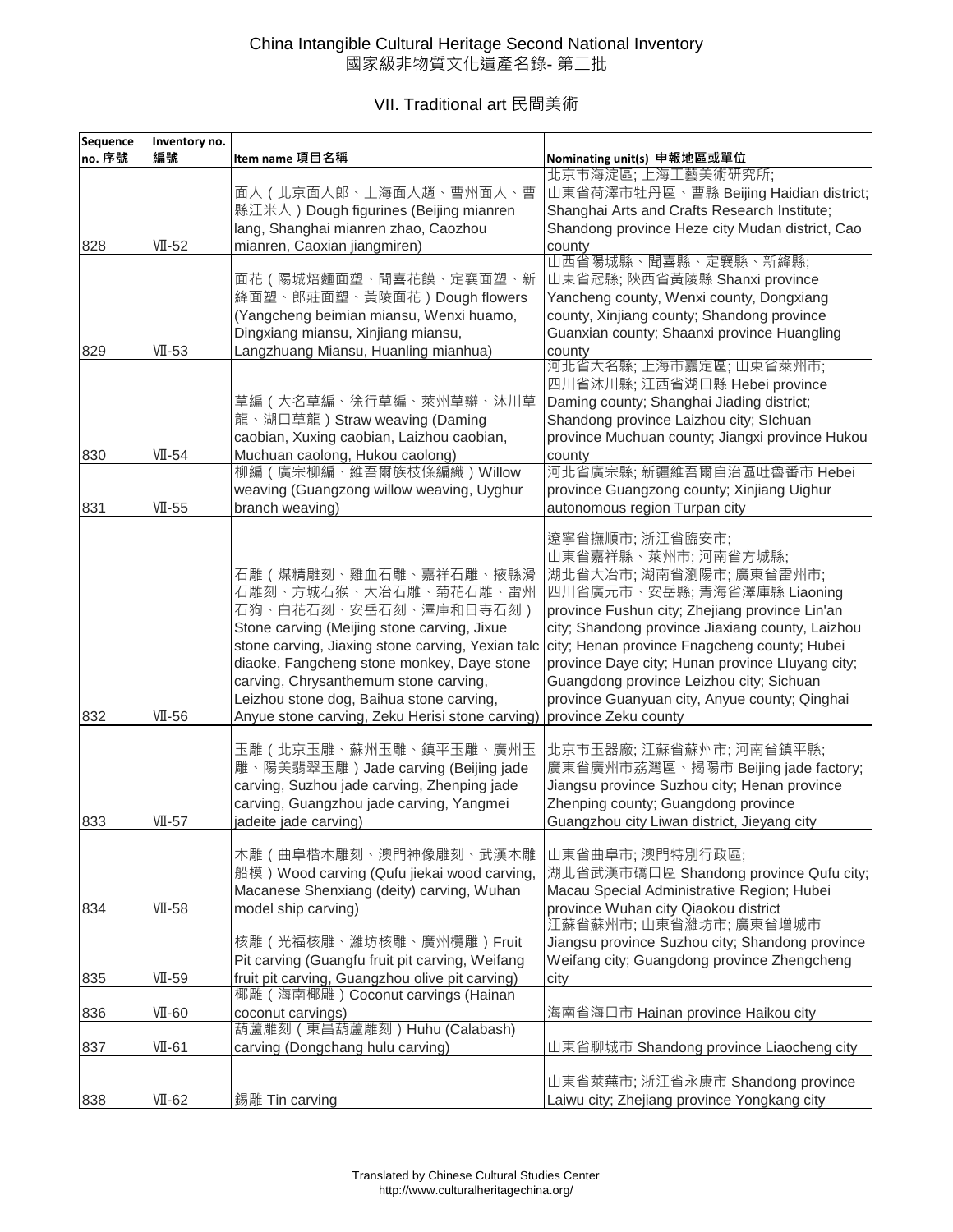VII. Traditional art 民間美術

| 839 | $VI-63$                     | 漢字書法 Chinese calligraphy                                                                                                                                                                                                                                 | 中國文學藝術界聯合會書法家協會;<br>中國藝術研究院中國書法院 China Federation of<br>Literary and Arts Circles Calligraphers<br>Association; Chinese National Academy of Arts<br>Chinese Calligraphy Institute                                                                                  |
|-----|-----------------------------|----------------------------------------------------------------------------------------------------------------------------------------------------------------------------------------------------------------------------------------------------------|--------------------------------------------------------------------------------------------------------------------------------------------------------------------------------------------------------------------------------------------------------------------|
| 840 | $VI-64$                     | 藏文書法 ( 德格藏文書法、果洛德昂灑智 ) Tibet  四川省德格縣; 青海省果洛藏族自治州 Sichuan<br>an script calligraphy (Dege Tibetan calligraphy,<br>Golog De'ang sazhi)                                                                                                                      | province Dege county; Qinghai province Golog<br>Tibetan atuonomous prefecture                                                                                                                                                                                      |
| 841 | $VI-65$                     | 木版年畫(平陽木版年畫、東昌府木版年畫、張<br>秋木版年畫、夾江年畫、滑縣木版年畫)Nianhu  山西省臨汾市; 山東省聊城市、陽谷縣;<br>a (New Year) Woodblock prints (Pingyang<br>woodblock nianhua, Dongchangfu woodblock<br>nianhua, Zhangqiu woodblock nianhua, Jiajiang<br>nianhua, Hua county woodblock nianhua) | 四川省夾江縣; 河南省滑縣 Shanxi province LInfen<br>city; Shandong province Liaocheng. Yangu<br>county; Sichuan province Jiajiang county; Henan<br>province Hua county                                                                                                         |
| 842 | $VI-66$                     | 彩扎 (鳳凰紙紮、秸稈扎刻、彩布擰台、邳州紙<br>塑獅子頭、佛山獅頭) Caizha (Fenghuang paper<br>za, Straw zhake, Colorful cloth ningtai, Pizhou<br>paper model lion's head, Foshan lion head)                                                                                            | 湖南省鳳凰縣;河北省永清縣、邯鄲市;<br>江蘇省邳州市; 廣東省佛山市 Hunan province<br>Fenghuang county; Hebei province Yongqing<br>county, Handan city; Jiangsu province Pizhou city;<br>Guangdong province Foshan city                                                                           |
| 843 | $VI-67$                     | 龍檔 (樂清龍檔) Longdang (Yueqing<br>longdang)                                                                                                                                                                                                                 | 浙江省樂清市 Zhejiang province Yueqing city                                                                                                                                                                                                                              |
| 844 | $VI-68$                     | 常州梳篦 Changzhou Fine-toothed comb                                                                                                                                                                                                                         | 江蘇省常州市 Jaingsu province Changzhou city                                                                                                                                                                                                                             |
| 845 | VII-69                      | 麥稈剪貼 Straw patchwork art                                                                                                                                                                                                                                 | 浙江省浦江縣 Zhejiang province Pujiang county                                                                                                                                                                                                                            |
| 846 | $\overline{VI - 70}$        | 北京絹花 Bejing silk flowers                                                                                                                                                                                                                                 | 北京市崇文區 Beijing Chongwen district                                                                                                                                                                                                                                   |
|     |                             |                                                                                                                                                                                                                                                          | 山西省長治市堆錦研究所、長治市群眾藝術館                                                                                                                                                                                                                                               |
|     |                             |                                                                                                                                                                                                                                                          | Shanxi Changzhi Embroidery Research Institute,                                                                                                                                                                                                                     |
| 847 | $VI - 71$                   | 堆錦 (上黨堆錦) Duijin (Shangdang Duijin)                                                                                                                                                                                                                      | Changzhi Qunzhong Yishu Guan                                                                                                                                                                                                                                       |
|     |                             | 湟中堆繡 Huangzhong Duixiu (Raised                                                                                                                                                                                                                           | 青海省湟中縣 Qinghai province Huangzhong                                                                                                                                                                                                                                 |
| 848 | VII-72                      | embroidery)                                                                                                                                                                                                                                              | county                                                                                                                                                                                                                                                             |
| 849 | $VII - 73$                  | 甌綉 Ou embroidery                                                                                                                                                                                                                                         | 浙江省溫州市 Zhejiang province Wenzhou city                                                                                                                                                                                                                              |
| 850 | $\overline{\text{VI} - 74}$ | 汴繡 Bian embroidery                                                                                                                                                                                                                                       | 河南省開封市 Henan province Kaifeng city                                                                                                                                                                                                                                 |
|     |                             |                                                                                                                                                                                                                                                          | 湖北省武漢市江漢區 Hubei province Wuhan city                                                                                                                                                                                                                                |
| 851 | $VI - 75$                   | 漢繡 Han embroidery                                                                                                                                                                                                                                        | Jianghan district                                                                                                                                                                                                                                                  |
|     | VII-76                      |                                                                                                                                                                                                                                                          |                                                                                                                                                                                                                                                                    |
| 852 | VII-77                      | 羌族刺繡 Embroidery of Qiang ethnic group<br>民間繡活 ( 高平繡活、麻柳刺繡、西秦刺繡、澄<br>workmanship (Gaoping xiuhuo, Maliu cixiu,<br>Xiqin cixiu, Chengcheng cixiu, Hong'an xiuhuo,<br>Yangxin Butie)                                                                        | 四川省汶川縣 Sichuan province Wenchuan county<br>山西省高平市;四川省廣元市;<br> 陝西省寶雞市、澄城縣; 湖北省紅安縣、陽新縣<br>城刺繡、紅安繡活、陽新布貼)Folk embroidery Shanxi province Gaopiong city; Sichuan province<br>Guangyuan city; Shaanxi province Baoji city,<br>Chengcheng county; Hubei province Hong'an |
| 853 |                             | 彝族 (撒尼) 刺繡 (Sani) embroidery of Yi                                                                                                                                                                                                                       | county, Yangxin county<br>雲南省石林彝族自治縣 Yunnan province Stone                                                                                                                                                                                                         |
| 854 | $VI - 78$                   | people                                                                                                                                                                                                                                                   | Forest Yi autonomous county                                                                                                                                                                                                                                        |
| 855 | VII-79                      | 維吾爾族刺繡 Uyghur embroidery                                                                                                                                                                                                                                 | 新疆維吾爾自治區哈密地區 Xinjiang Uighur<br>autonomous region Kumul prefecture                                                                                                                                                                                                 |
|     |                             | 滿族刺繡(岫岩滿族民間刺繡、錦州滿族民間刺                                                                                                                                                                                                                                    |                                                                                                                                                                                                                                                                    |
|     |                             | 繡、長白山滿族枕頭頂刺繡)Manchu                                                                                                                                                                                                                                      | 遼寧省岫岩滿族自治縣、錦州市古塔區;                                                                                                                                                                                                                                                 |
|     |                             | embroidery (Xiuyan Manchu folk embroidery,                                                                                                                                                                                                               | 吉林省通化市 Liaoning province Xiuyan Manzu                                                                                                                                                                                                                              |
|     |                             | Jinzhou Mamchu folk embroidery, Changbai                                                                                                                                                                                                                 | autonomous county, Jinzhou city Guta district; Jilin                                                                                                                                                                                                               |
| 856 | $VI-80$                     | mountains Manchu pillow embroidery)                                                                                                                                                                                                                      | province Tonghuz city                                                                                                                                                                                                                                              |